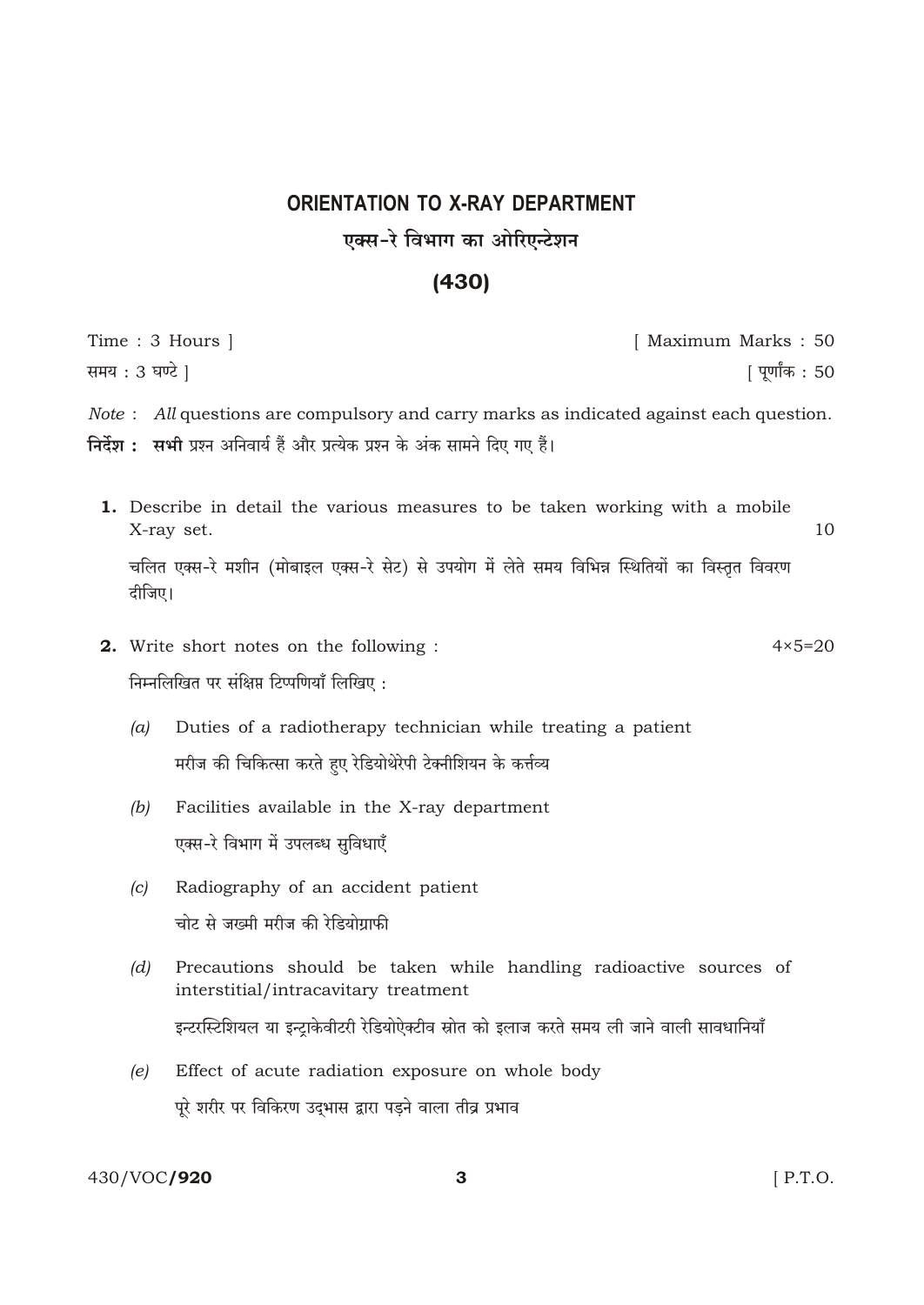3. Write in you answer-book whether the following statements are True or False:

 $2 \times 5 = 10$ 

निम्नलिखित कथन सत्य हैं या असत्य, अपनी उत्तर-पुस्तिका में लिखिए:

Gloves and aprons offer protection against primary radiation and not  $(a)$ against secondary radiation.

ग्लव तथा एप्रन केवल प्राइमरी विकिरण से बचाव करते हैं, न कि सेकन्डरी विकिरण से।

X-ray exposure of pregnant ladies must be avoided specially when they  $(b)$ are in 8-15 weeks period.

गर्भवती महिला को विशेषतः 8–15 हफ्ते के समय में एक्स-रे उदुभास से पूरी तरह बचाना चाहिए।

All radiotherapy machines need warming before being operated on full  $(c)$ load.

सभी रेडियोथेरेपी मशीनों को पूर्णतया चालित करने से पहले वार्मिंग की जरूरत पडती है।

55 V to 85 V acute exposure dose is required to effect cataract within 5-10  $(d)$ vears.

55 V से 85 V के तुरन्त उद्भास मात्रा (डोज़) से 5-10 वर्ष में सफेद मोतियाबिन्द हो जाता है।

While operating close to the X-ray machine technician should wear a  $(e)$ protective apron of at least 0.25 mm lead equivalence.

टेक्नीशियन को एक्स-रे मशीन के पास से उपयोग करते समय बचाव एप्रन कम-से-कम 0·25 mm के लेड के बराबर मोटा एप्रन पहनना चाहिए।

4. Give short answer of the following :

निम्न के संक्षिप्त उत्तर दीजिए:

List the quality control tests which are required to be performed  $(a)$ 

periodically on all X-ray machines.

प्रत्येक एक्स-रे मशीन पर दैनिक रूप से किये जाने वाले कालिटि कन्ट्रोल टेस्ट क्या हैं?

430/VOC/920

 $2 \times 5 = 10$